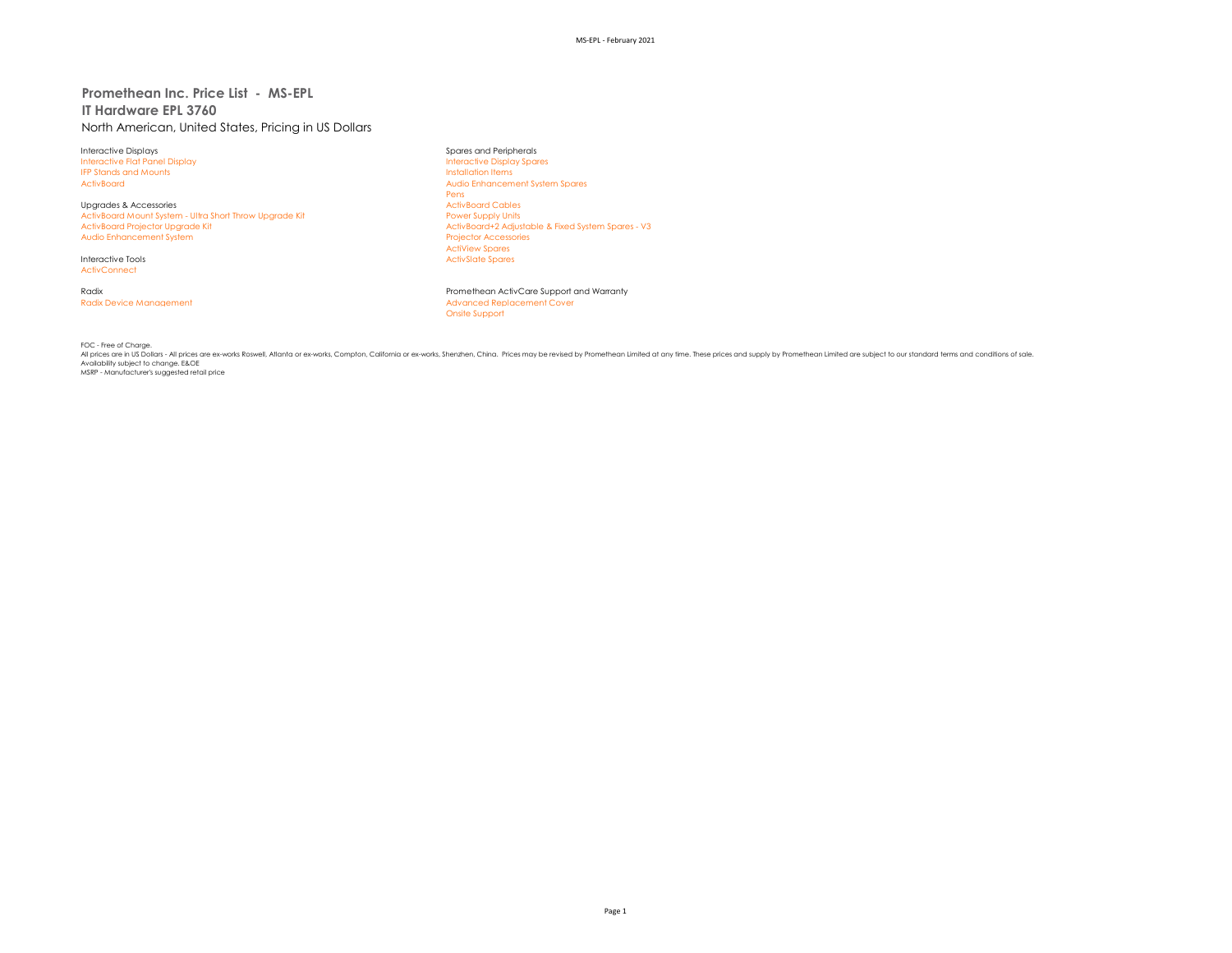# Interactive Displays

| <b>Product Code</b>            | Product Name          | <b>Product Description</b>                                                                                                      | <b>MSRP</b> | MS-EPL  |  |
|--------------------------------|-----------------------|---------------------------------------------------------------------------------------------------------------------------------|-------------|---------|--|
|                                |                       |                                                                                                                                 |             |         |  |
| Interactive Flat Panel Display |                       |                                                                                                                                 |             |         |  |
|                                |                       |                                                                                                                                 |             |         |  |
| AP7-U65-NA-1                   | ActivPanel Nickel 65" | ActivPanel Nickel 65" - 1 x Pen, Vesa Mount, WIFI Module & cable pack included. ActivInspire Professional Edition available FOC | \$2,999     | \$2,039 |  |
|                                |                       |                                                                                                                                 |             |         |  |

| AP7-U75-NA-1  | ActivPanel Nickel 75"   | ActivPanel Nickel 75" - 1 x Pen, Vesa Mount, WIFI Module & cable pack included. ActivInspire Professional Edition available FOC   | \$5,859 | \$3.984 |
|---------------|-------------------------|-----------------------------------------------------------------------------------------------------------------------------------|---------|---------|
| AP7-U86-NA-1  | ActivPanel Nickel 86"   | ActivPanel Nickel 86" - 1 x Pen, Vesa Mount, WIFI Module & cable pack included. ActivInspire Professional Edition available FOC   | \$8,929 | \$6,072 |
| AP7E-B70-NA-1 | ActivPanel Titanium 70" | ActivPanel Titanium 70" - 4 x Pen, Vesa Mount, WIFI Module & cable pack included. ActivInspire Professional Edition available FOC | \$5,709 | \$3,882 |
| AP7-B75-NA-1  | ActivPanel Titanium 75" | ActivPanel Titanium 75" - 4 x Pen, Vesa Mount, WIFI Module & cable pack included. ActivInspire Professional Edition available FOC | \$7,139 | \$4,855 |
| AP7-B86-NA-1  | ActivPanel Titanium 86" | ActivPanel Titanium 86" - 4 x Pen. Vesa Mount. WIFI Module & cable pack included. ActivInspire Professional Edition available FOC | \$9,929 | \$6,752 |

#### IFP Stands and Mounts

| AP-FSM             | AP Fixed Height System Mobile     | Fixed height mobile stand for use with ActivPanel                                                                                                                                           | \$709   | \$482   |
|--------------------|-----------------------------------|---------------------------------------------------------------------------------------------------------------------------------------------------------------------------------------------|---------|---------|
| AP-ASW-70          | AP Adj System Wallmount           | Manual height adjustable wall mount stand for use with ActivPanel                                                                                                                           | \$1,069 | \$727   |
| AP-ASW-90          | AP Adj System Wallmount           | Manual height adjustable wall mount stand for use with ActivPanel                                                                                                                           | \$1,069 | \$727   |
| AP-ASF-70          | AP Adj System Floor Support       | Manual height adjustable wall mount stand with floor support for use with ActivPanel                                                                                                        | \$1,429 | \$972   |
| AP-ASF-90          | AP Adj System Floor Support       | Manual height adjustable wall mount stand with floor support for use with ActivPanel                                                                                                        | \$1,429 | \$972   |
| AP-ASM-70          | AP Adj System Mobile              | Manual height adjustable mobile stand for use with ActivPanel                                                                                                                               | \$1,829 | \$1,244 |
| AP-ASM-90          | AP Adj System Mobile              | Manual height adjustable mobile stand for use with ActivPanel                                                                                                                               | \$1,829 | \$1,244 |
| AP-ASM-KIT-70      | AP Adj System Mobile Retrofit Kit | Retrofit kit for installation of AP-FSM fixed height mobile stand on manual height adjustable mount. Includes APTASBB400-70 manual height<br>editoriale matter and AB ACH COMER agreed bill | \$1,120 | \$762   |
| AP-ASM-KIT-90      | AP Adj System Mobile Retrofit Kit | Retrofit kit for installation of AP-FSM fixed height mobile stand on manual height adjustable mount. Includes APTASBB400-90 manual height<br>divided a mount and AB ASM COVER cover lift    | \$1,120 | \$762   |
| AP-AFS-TRAY        | <b>Laptop Shelf</b>               | Side mounted laptop shelf                                                                                                                                                                   | \$139   | \$95    |
| AP-AFS-CAMERAMOUNT | <b>Camera mounting shelf</b>      | Camera mount                                                                                                                                                                                | \$209   | \$142   |
| <b>ActivBoard</b>  |                                   |                                                                                                                                                                                             |         |         |
| AB10T88D           | ActivBoard 10Touch 88 Dry Erase   | ActivBoard 10Touch Range 88" Dry Erase electronic interactive whiteboard. ActivInspire Professional Edition available FOC.                                                                  | \$1,859 | \$1,264 |
| AB10T78D           | ActivBoard 10Touch 78 Dry Erase   | ActivBoard 10Touch Range 78" Dry Erase electronic interactive whiteboard. ActivInspire Professional Edition available FOC.                                                                  | \$1,569 | \$1,067 |

| ActivBoard Upgrades & Accessories |                     |                            |             |        |  |  |  |
|-----------------------------------|---------------------|----------------------------|-------------|--------|--|--|--|
| Product Code                      | <b>Product Name</b> | <b>Product Description</b> | <b>MSRP</b> | MS-EPL |  |  |  |
|                                   |                     |                            |             |        |  |  |  |
|                                   |                     |                            |             |        |  |  |  |

#### ActivBoard Mount System - Ultra Short Throw Upgrade Kit

| ABMTSUPG-UST | Mount Upgrade Kit - UST | ActivBoard Mount with DLP ultra short throw projector - Wallbox not included. For use with both current and previous versions of 64", 78", 87", | \$2,279 |  |  |  |
|--------------|-------------------------|-------------------------------------------------------------------------------------------------------------------------------------------------|---------|--|--|--|
|              |                         | 88", 95" ActivBoard & ActivWall 88                                                                                                              |         |  |  |  |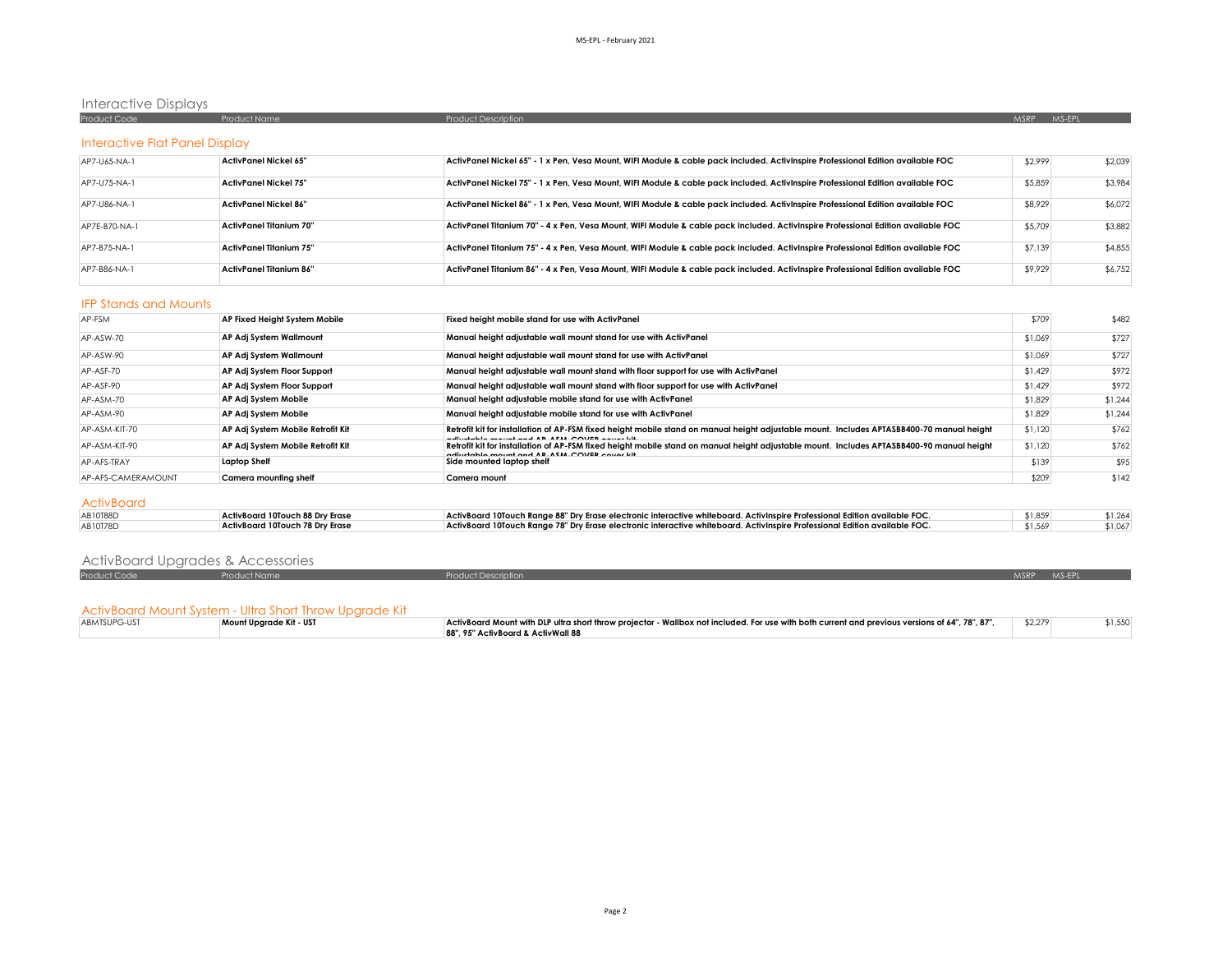# ActivBoard Upgrades & Accessories

### ActivBoard Projector Upgrade Kit

| ABKIT-MSV4-UST2  | AB Mobile V4 Stand Retrofit Kit UST-P2           | Retrofit kit for installation of UST-P2 projector on V4 (EST) mobile stand. Includes UST-P2 projector and ABMS-UST2              | \$2,859 | \$1,944 |
|------------------|--------------------------------------------------|----------------------------------------------------------------------------------------------------------------------------------|---------|---------|
| ABKIT-AFSV3-UST2 | AB Fixed-Adjustable V3 Stand Retrofit Kit UST-P2 | Retrofit kit for installation of UST-P2 projector on V3 Fixed and Adjustable stands. Includes UST-P2 projector and UST2-Plate    | \$2,139 | \$1.455 |
| ABKIT-AFSV4-UST2 | AB Fixed-Adiustable V4 Stand Retrofit Kit UST-P2 | Retrofit kit for installation of UST-P2 projector on V4 Fixed and Adjustable stands. Includes UST-P2 projector and ABAFS-UST-KIT | \$2,209 | \$1,502 |

#### Audio Enhancement System

| $ASB-40-2$ | .n ActivSoundBar | Promethean ActivSoundBar - For use with current versions of ActivBoard Touch & ActivPanel Ranae. Mountina brackets included. | \$219 |  | 14°، |  |  |  |
|------------|------------------|------------------------------------------------------------------------------------------------------------------------------|-------|--|------|--|--|--|
|            |                  |                                                                                                                              |       |  |      |  |  |  |

### Interactive Tools

| Product Code        | <b>Product Name</b>                   | <b>Product Description</b>                                                              | <b>MSRP</b> | MS-EPL  |
|---------------------|---------------------------------------|-----------------------------------------------------------------------------------------|-------------|---------|
|                     |                                       |                                                                                         |             |         |
| <b>ActivConnect</b> |                                       |                                                                                         |             |         |
| CHRM2-CP4R128S      | <b>Promethean Chromebox</b>           | <b>Promethean Chromebox</b>                                                             | \$499       | \$339   |
| ACON1-OPS           | <b>ActivConnect OPS</b>               | AP PC for Android ACON1-OPS                                                             | \$289       | \$197   |
| OPS2-5P8R256S       | Promethean OPS-M (no OS preinstalled) | Open Pluggable Specification Mini PC (No OS preinstalled) for use with ActivPanels      | \$1,499     | \$1,019 |
| OPS2-5P8R256S-WIN   | OPS-M (Win10 IoT)                     | Open Pluggable Specification Mini PC (with Win10 preinstalled) for use with ActivPanels | \$1,709     | \$1.162 |

#### **Notes**

\* Pricing applies to 48 contiguous US States only.

#### Radix

| Product Code            | <b>Product Name</b>  | <b>Product Description</b>                          | MS-EPL<br>MSRP <sup>1</sup> |
|-------------------------|----------------------|-----------------------------------------------------|-----------------------------|
| Radix Device Management |                      |                                                     |                             |
| RADIX-1YR               | Radix 1 Year         | Radix VISO premium device management 1 year License | \$35.00<br>\$24             |
| RADIX-2YR               | <b>Radix 2 Years</b> | Radix VISO premium device management 2 year License | \$63.64<br>\$43             |
| RADIX-3YR               | <b>Radix 3 Years</b> | Radix VISO premium device management 3 year License | \$88.98<br>\$61             |
| RADIX-4YR               | Radix 4 Years        | Radix VISO premium device management 4 year License | \$113.26<br>\$77            |
| RADIX-5YR               | Radix 5 Years        | Radix VISO premium device management 5 year License | \$134.62<br>\$92            |

## Promethean ActivCare Support and Warranty

| Product Code                      | <b>Product Name</b>                | <b>Product Description</b>                                                                      | <b>MSRP</b> | MS-EPL |
|-----------------------------------|------------------------------------|-------------------------------------------------------------------------------------------------|-------------|--------|
| <b>Advanced Replacement Cover</b> |                                    |                                                                                                 |             |        |
| ABT5YRARC                         | <b>ActivBoard Touch 5 Year ARC</b> | ActivBoard Touch range - Enhancement, Advanced Replacement Cover, 5 Years                       | \$169       | \$115  |
| APL5YRARC                         | ActivPanel (Large) 5 Year ARC      | ActivPanel Large (size 80"+) - Extension, Advanced Replacement Cover, 5 years                   | \$329       | \$224  |
| APM5YRARC                         | ActivPanel (Medium) 5 Year ARC     | ActivPanel Medium (size up to & including 79") - Extension, Advanced Replacement Cover, 5 years | \$219       | \$149  |
| PRJ5YRARC                         | <b>Projector 5 Year ARC</b>        | Projector range - Extension & Enhancement, Advanced Replacement Cover, 5 years                  | \$109       | \$74   |

#### Onsite Support

| ABT5YROSS   | ActivBoard Touch 5 Year OSS      | ActivBoard Touch range - Enhancement, On Site Support, 5 Years                        | \$429 | \$292 |
|-------------|----------------------------------|---------------------------------------------------------------------------------------|-------|-------|
| APM5YROSS-B | ActivPanel-B (Medium) 5 Year OSS | ActivPanel Medium (for Titanium IFPs up to 80") - Extension, On Site Support, 5 years | \$359 | \$244 |
| APM5YROSS-U | ActivPanel-U (Medium) 5 Year OSS | ActivPanel Medium (for Nickel IFPs up to 80") - Extension, On Site Support, 5 years   | \$359 | \$244 |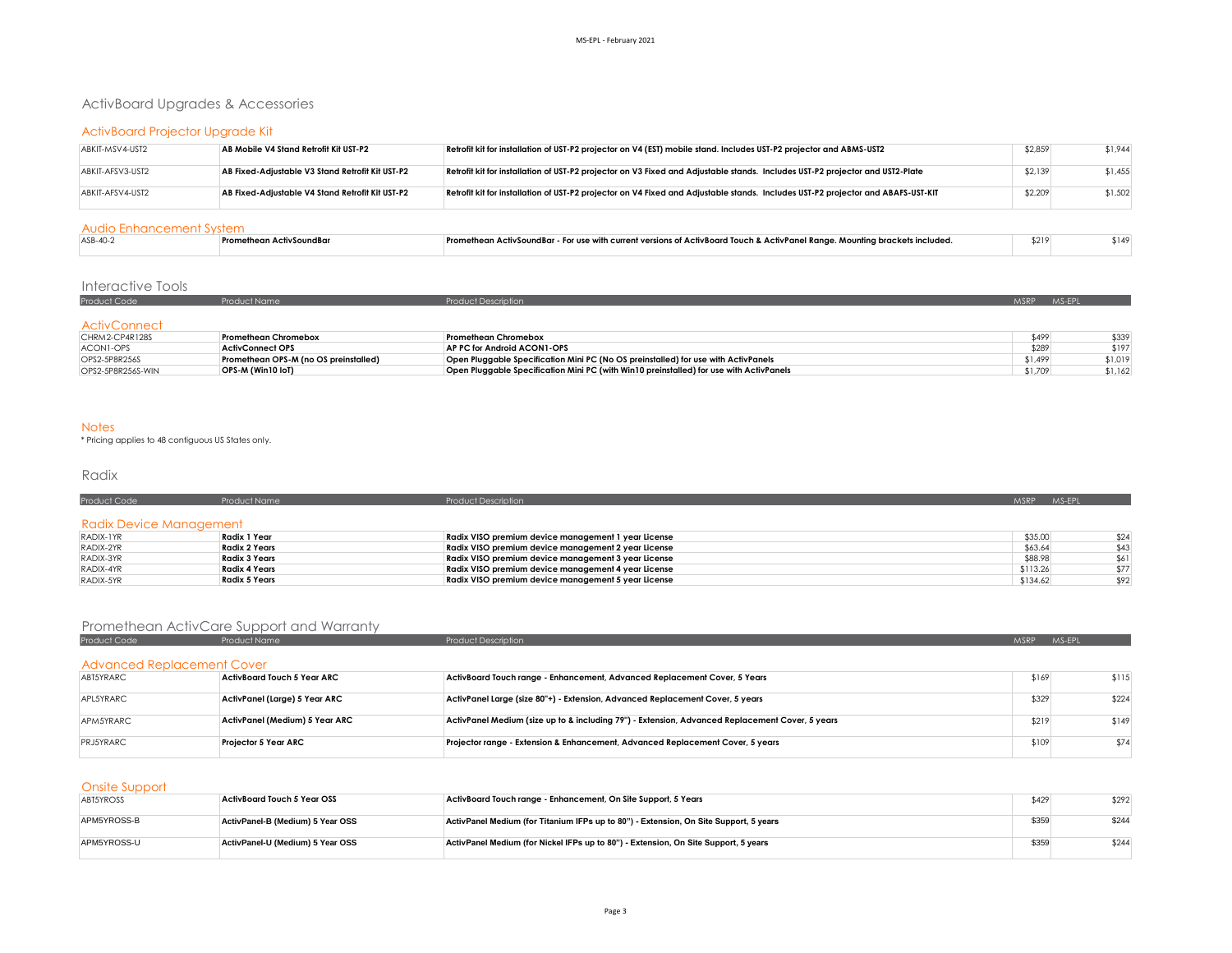| APL5YROSS-B      | ActivPanel-B (Large) 5 Year OSS | ActivPanel Large (for Titanium IFPs bigger than 80") - Extension, On Site Support, 5 Years | \$539 | \$367 |
|------------------|---------------------------------|--------------------------------------------------------------------------------------------|-------|-------|
| APL5YROSS-U      | ActivPanel-U (Large) 5 Year OSS | ActivPanel Large (for Nickel IFPs bigger than 80") - Extension, On Site Support, 5 Years   | \$539 | \$367 |
| <b>PRJ5YROSS</b> | Projector 5 Year OSS            | <b>Projector 5 Year OSS</b>                                                                | \$289 | \$197 |

Notes

<sup>1</sup> OSS available in 48 contiguous US states

Please refer to Warranty at a Glance Matrix for applicable countries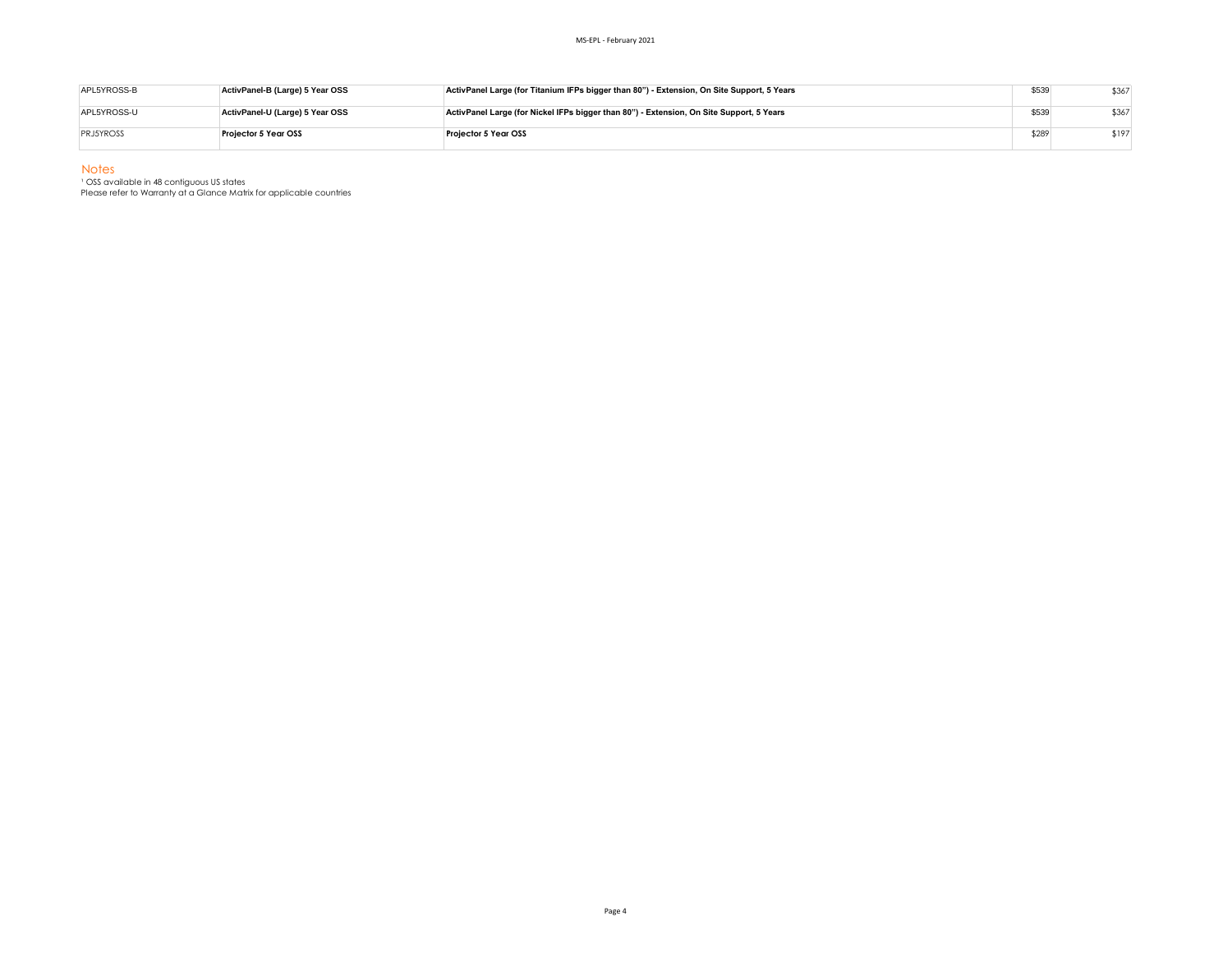# Spares and Peripherals

| Product Code                      | <b>Product Name</b>                | <b>Product Description</b>                                      | <b>MSRP</b> | MS-EPL |
|-----------------------------------|------------------------------------|-----------------------------------------------------------------|-------------|--------|
| <b>Interactive Display Spares</b> |                                    |                                                                 |             |        |
| ACON1-G-REMOTE                    | <b>ActivConnect G-Series</b>       | ActivConnect G-Series collaboration device                      | \$20        | \$14   |
| AP-REMOTE-CONTROL                 | <b>ActivPanel Remote</b>           | Remote control for ActivPanel versions 5-6 & i-Series           | \$12        |        |
| APT2-REMOTE                       | ActivPanel Touch Remote            | Remote control for ActivPanel Touch - For use with versions 1-3 | \$19        | \$13   |
| AP4F-REMOTE                       | <b>ActivPanel Remote</b>           | Remote control for ActivPanel 70" & 80"                         | \$19        | \$13   |
| AP-ACC-HOLDER                     | <b>ActivPanel Accessory Holder</b> | <b>ActivPanel Accessory Holder for AP5/AP6</b>                  |             |        |
| AP-ERASER                         | ActivPanel Eraser                  | ActivPanel Eraser for AP5/AP6                                   | \$9         |        |
| AP-WIFI-A                         | Wi-Fi Module V7 Nickel & Cobalt    | Wi-Fi Module for ActivPanel V7 Nickel & Cobalt                  | \$56        | \$38   |
| AP-WIFI-BC                        | Wi-Fi Module V7 Titanium           | Wi-Fi Module for ActivPanel V7 Titanium                         | \$70        | \$48   |
| AP7-ERASER-B                      | <b>ActivPanel V7 Eraser</b>        | <b>Eraser for ActivPanel V7 Titanium</b>                        | \$29        | \$20   |

### Installation Items

| ASB-40-2-BRKT-KIT | ASB-40 Upgrade Bracket Kit       | For use with ASB-40 when mounting on an ActivBoard 10T or V5 70" panel. Not required to be purchased seperately for ActivPanel 75"+       |      |      |
|-------------------|----------------------------------|-------------------------------------------------------------------------------------------------------------------------------------------|------|------|
| DR-5762064        | Wall hanging bracket 300/300 Pro | Wall hanging bracket kit for 300 & 300 Pro Range ActivBoard - Contains 4 brackets                                                         | \$19 | \$13 |
| AB10T-ADJ-BRKT    | <b>AB10T Lower Bracket</b>       | Lower bracket kit (x2 brackets) – needed when upgrading to a 10T board for use with Fixed, Adjustable and Mobile stands - not required to |      |      |
|                   |                                  | uparade mount systems                                                                                                                     |      |      |
| AB-TOUCH-BRKT-KIT | ActivBoard Touch Bracket Kit     | ActivBoard Touch Bracket Kit (Touch Boards Only)                                                                                          | \$19 | \$13 |
|                   |                                  |                                                                                                                                           |      |      |

### Audio Enhancement System Spares

| $A$ SR <sub>-40-R</sub> | 'ActivSoundBar Remote Control | e control for Promethean ActivSoundBar .<br><b>KAM</b><br>. . |  |  |
|-------------------------|-------------------------------|---------------------------------------------------------------|--|--|
|                         |                               |                                                               |  |  |

# Spares and Peripherals

| Product Code     | <b>Product Name</b>               | <b>Product Description</b>                                                                                                                     | <b>MSRP</b> | MS-EPL |      |
|------------------|-----------------------------------|------------------------------------------------------------------------------------------------------------------------------------------------|-------------|--------|------|
| Pens             |                                   |                                                                                                                                                |             |        |      |
| AP6-PEN-2        | ActivPanel V6 86" Pen (Thin nib)  | Spare pen for ActivPanel V6 86" (Thin nib)                                                                                                     | \$5         |        | \$3  |
| AP6-PEN-5        | ActivPanel V6 86" Pen (Thick nib) | Spare pen for ActivPanel V6 86" (Thick nib)                                                                                                    | \$5         |        | \$3  |
| AP6-PEN-4        | ActivPanel V6 Pen (Non 86")       | Spare pen for ActivPanel V6 for the 65", 70" & 75"                                                                                             | \$5         |        | \$3  |
| AP5-PEN-4K       | <b>ActivPanel Pen</b>             | Spare Pen for use with ActivPanel version 5 4k only                                                                                            | \$5         |        | \$3  |
| AP5-PEN          | <b>ActivPanel Pen</b>             | Spare Pen for use with ActivPanel version 5 (not for use with 4k)                                                                              | \$5         |        | \$3  |
| VTP-PEN          | i-Series Pen                      | <b>ActivPanel i-Series Pen</b>                                                                                                                 | \$5         |        | \$3  |
| PEN4NIBS2-100    | ActivPen 4 nibs                   | Pack of 100 nibs for ActivPen 4 with manufacturing date stamp of 11 October 2010 onwards                                                       | \$179       | \$122  |      |
| PEN4NIBS-100     | ActivPen 4 nibs                   | Pack of 100 nibs for ActivPen 4 with manufacturing date stamp of 10 October 2010 or earlier                                                    | \$179       | \$122  |      |
| ABR-AP-PEN-NIBS  | Digital Pen Nibs                  | Pack of nibs for use with ActivPanel and ActivBoard Touch Digital Pen                                                                          | \$7         |        | \$5  |
| AW-TEACHER-PEN   | AW Teacher Pen                    | ActivWall Teacher Pen - For use with all variants of ActivWall                                                                                 | \$49        |        | \$33 |
| AB-STY           | <b>ActivPanel Stylus</b>          | <b>Replacement for ActivPanel Stylus</b>                                                                                                       | \$7         |        | \$5  |
| AW-STUDENT-PEN-1 | <b>AW Student Pen 1</b>           | ActivWall Student Pen - For use with all variants of ActivWall. Performs as the second pen, after the Teacher Pen.                             | \$49        |        | \$33 |
| AW-STUDENT-PEN-2 | <b>AW Student Pen 2</b>           | ActivWall Student Pen - For use with ActivWall 102 & ActivWall 135 as a 3rd pen.                                                               | \$49        |        | \$33 |
| ACTIVPEN4S3-2-BK | Student ActivPen 50 - 2 Pack      | Student ActivPen 50. Cordless battery-free pen for ActivBoard - For use with 100, 300, 300 Pro & 500 Pro Range                                 | \$139       |        | \$95 |
| AW-STUDENT-PEN-3 | AW Student Pen 3                  | ActivWall Student Pen - For use with ActivWall 135 as a 4th pen.                                                                               | \$49        |        | \$33 |
| AP-PFN-2         | <b>ActivBoard Pen</b>             | ActivBoard Digital Pen - For use with ActivBoard 10 Touch Range only                                                                           | \$110       |        | \$75 |
| ACTIVPEN4T3-2-BK | Teacher ActivPen 50 - 2 Pack      | Teacher ActivPen 50. Cordless battery-free pen for ActivBoard - For use with 100, 300, 300 Pro & 500 Pro Range                                 | \$109       |        | \$74 |
| ACTIVPEN4T3-10   | Teacher ActivPen 50 - 10 Pack     | Teacher ActivPen 50. Cordless battery-free pen for ActivBoard - For use with 100, 300, 300 Pro & 500 Pro Range                                 | \$419       | \$285  |      |
| PEN3NIBS-100     | ActivPen 3 nibs                   | Pack of 100 nibs for ActivPen 3                                                                                                                | \$39        |        | \$27 |
| ARAAC2PENSET     | ActivArena spare pen set          | ActivArena Spare pen set. Cordless battery-free pen for ActivBoard - Set comprises 1 teacher & 1 student ActivArena Pen. For use with previous | \$89        |        | \$61 |
| AP7-PEN-B        | <b>ActivPanel V7 Pen Titanium</b> | Spare pen for ActivPanel V7 Titanium                                                                                                           |             |        | \$3  |
| AP7-PEN-U        | <b>ActivPanel V7 Pen Nickel</b>   | Spare pen for ActivPanel V7 Nickel                                                                                                             | \$5         |        | \$3  |

### ActivBoard Cables

| CB-5883067            | USB Cable - 3 Metre           | 3 metre USB cable - For use with 100, 300, 300 Pro & 500 Pro Range ActivBoard & ActivPanels |  |
|-----------------------|-------------------------------|---------------------------------------------------------------------------------------------|--|
| AB-TOUCH-5M-USB-CABLE | ActivBoard Touch 5m USB Cable | ActivBoard Touch 5m USB Cable (Touch Boards Only)                                           |  |
|                       |                               |                                                                                             |  |

## Power Supply Units

| PSU-DUAL-MODE-ABOARD                               | US PSU - 500 Pro Range    | Power supply unit for 500 Range ActivBoard                                               | \$39 | \$27 |
|----------------------------------------------------|---------------------------|------------------------------------------------------------------------------------------|------|------|
| AB23AMPPSUKIT-US                                   | US PSU - 300 Pro Range    | Power supply unit with mains lead (power cable) (for use with 300 Pro Range ActivBoards) |      | \$33 |
| ACON1-G-PSU-KIT                                    | <b>ActivConnect-G PSU</b> | Power supply for ActivConnect G-Series collaboration device                              |      | \$12 |
|                                                    |                           |                                                                                          |      |      |
| PRM-CHROMEBOX-CB-MAINS-US Mains Cable Chromebox US |                           | 1 Metre Mains Cable for Chromebox - US                                                   |      | \$20 |